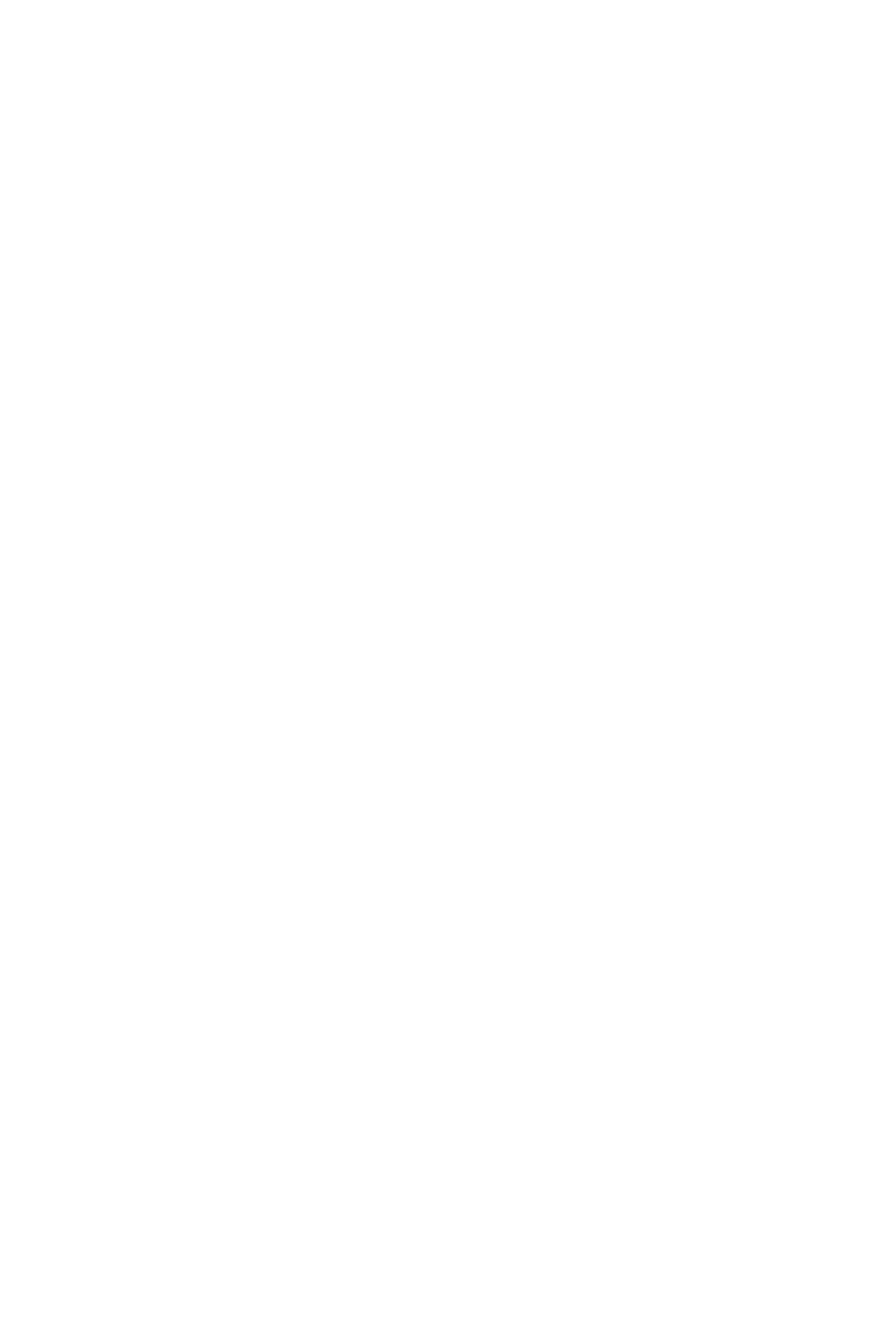## **FOR YOUR INFORMATION**

Thank you for purchasing a Fanmaster diesel heater! Here is some information to help you get the best performance & longevitiy of your heater.

Due to poor quality diesel available in some regions in Australia and the continuous winter diesel problems we experience each year, we strongly recommend regular maintenance and correctly storing your heater.

All diesel fuel contains wax, as it is considered an important component because of its high cetane value. Normally the wax is a liquid in the fuel, however, when diesel fuel gets cold enough the wax starts to solidify. If the temperature is sufficiently low, enough crystals will form to block the fuel filter, fuel line or nozzle.

#### **HOW TO IDENTIFY WAXING PROBLEMS**

1. If wax has formed in diesel fuel it will block fuel lines & filters, it is visible as a white/yellow deposit or cloud in the fuel. See image below.

2. The heater will be hard to start or will not start due to fuel starvation.



#### **BLENDING DIESEL FUEL**

If you are in low temprature regions such as Alpine/Highland/Inland or unseasonably cold weather, a diesel blend with kerosene may provide some relief to lower the cloud point.

| <b>MODEL</b>   | <b>TANK SIZE (L)</b> | DIESEL (L) | <b>KEROSENE (L)</b> |
|----------------|----------------------|------------|---------------------|
| <b>IDH2-20</b> |                      | 18         |                     |
| <b>IDH2-30</b> | 38                   |            |                     |
| <b>IDH2-50</b> | 56                   | 53         |                     |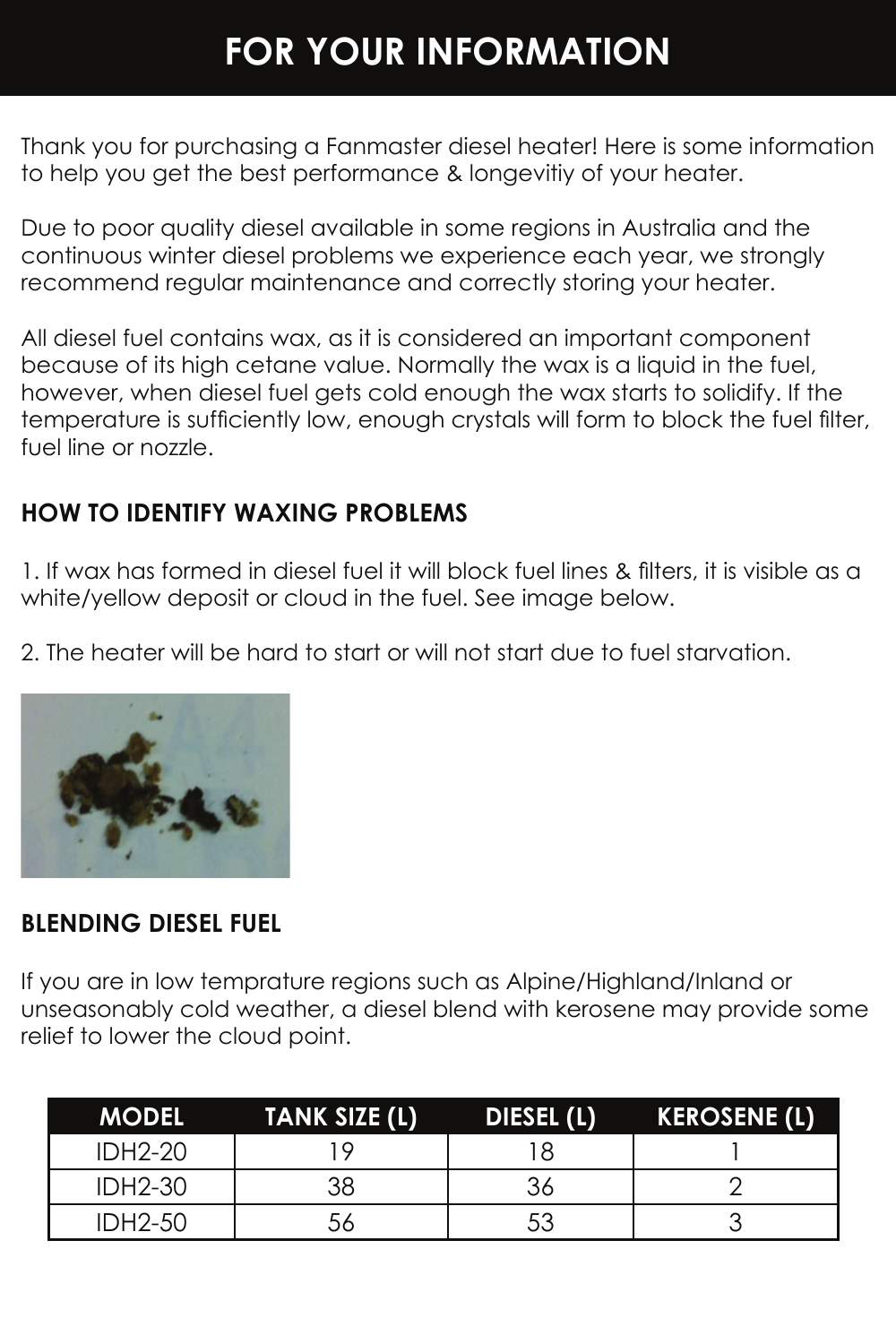## **RECOMMENDED MAINTENANCE SCHEDULE**

#### **PLEASE ENSURE THE HEATER IS TURNED OFF & UNPLUGGED FROM THE POWER SOURCE BEFORE DOING ANY SERVICE WORK**

| <b>PART</b>                 | <b>CHECK</b>        | <b>LOOK FOR</b>                                                                        | <b>REPLACE</b>      |
|-----------------------------|---------------------|----------------------------------------------------------------------------------------|---------------------|
| <b>FUEL LINE</b>            | Once a month        | <b>Blockages or Cracks</b>                                                             | Minimum once a year |
| <b>FUEL NOZZLE</b>          | Once a month        | Blockages<br>Clean or replace                                                          | Minimum once a year |
| <b>FUEL FILTER - INTAKE</b> | Twice a month       | Blockages.<br>Clean or replace                                                         | Minimum once a year |
| FUEL FILTER - TANK          | Twice a month       | Blockages.<br>Clean or replace                                                         | Minimum once a year |
| <b>FUEL TANK</b>            | Once a year         | Dirt. Drain fuel tank & flush it<br>using clean fuel                                   | N/A                 |
| <b>AIR LINES</b>            | Once every 3 months | Cracks.<br>Replace                                                                     | Minimum once a year |
| AIR PUMP<br>(CORE BODY)     | Once every 3 months | Dust/Dirt, Broken core body<br>or blades.<br>If dirty $=$ clean.<br>$Broken = replace$ | As required         |
| AIR PUMP FILTERS            | Once a month        | Dust/Dirt, Blockages<br>As required<br>Clean with water                                |                     |
| <b>AIR PUMP PRESSURE</b>    | Once a month        | Red exit cone with NO<br>flame exiting the heater                                      | N/A                 |
| <b>PHOTOCELL</b>            | Once a month        | Dust/Dirt<br>As required<br>Clean with dry cloth/tissue                                |                     |

**1. High frequent use, colder regions or dusty/dirty environments will need to be checked on a more regular basis.**

**2. When cleaning fuel lines, fuel filters, fuel nozzles it is recommend to rinse or soak in diesel or kerosene. If using water please ensure the parts are completely dry before re-installing.**

**3. After use do not leave your heater out in the cold, store away inside and cover it with a tarp or blanket (after its cooled down). This will assist in melting the fuel in the fuel lines and prevent any blockages.**

**4. After winter or for long periods of non use do not leave any diesel fuel in the tank, use it all up or drain the tank. Cover it with a tarp or blanket and store it away correctly.**

*It is recommended a qualified service centre or persons complete any maintenance & servicing works. However the above recommended maintenance schedule can be completed by the end user.*

Any electrical works must be completed by a qualified person only. No electrical *components or parts are to be serviced or removed by the end user. If the plug or lead is damaged do not replace, contact Fanmaster or have a qualified persons complete the work.*

If claiming under warranty please contact Fanmaster or where you purchased the heater from first. The logbook must be completed and supplied when claiming under *warranty.*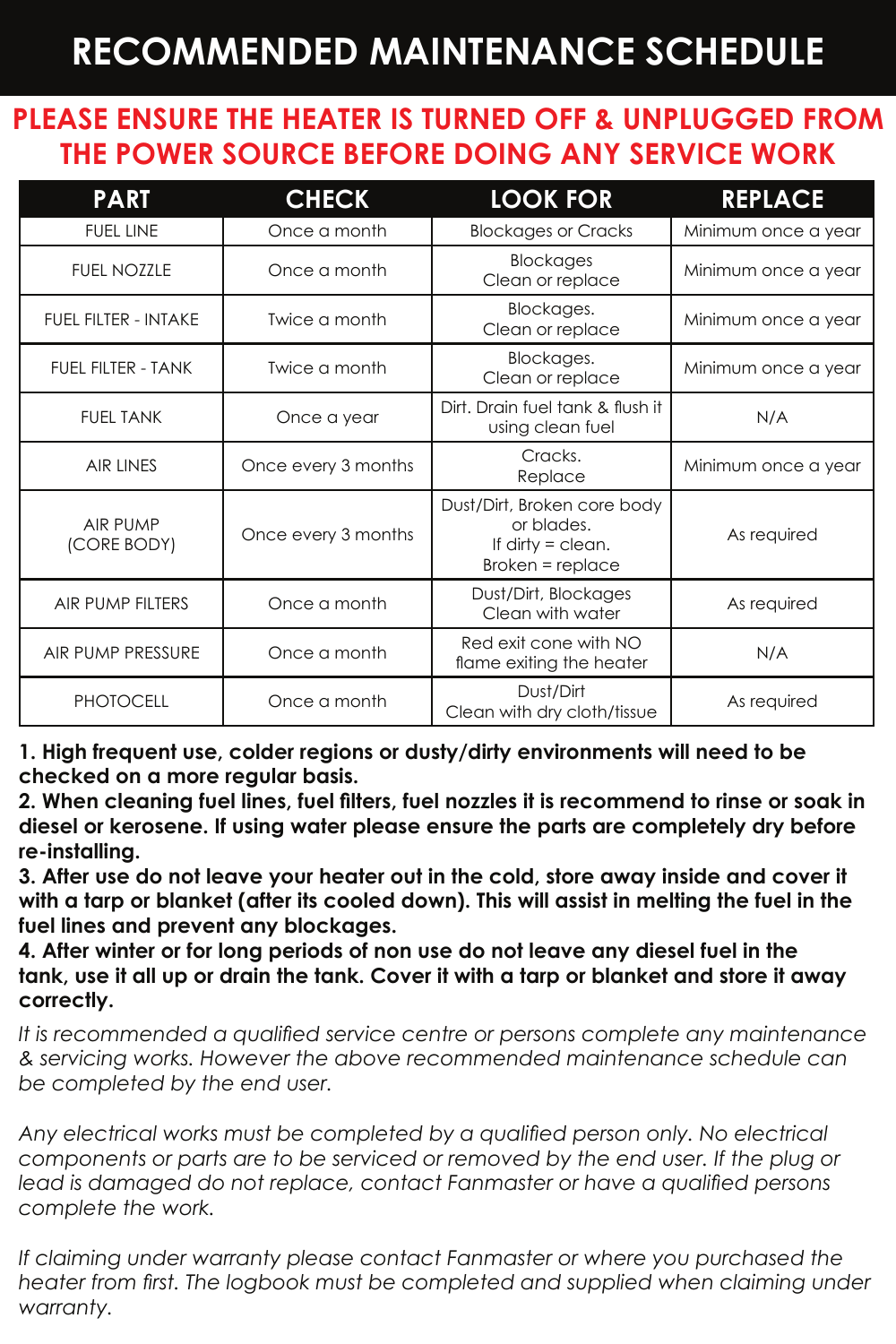

*AIR PUMP (CORE BODY)*







*AIR PUMP PRESSURE*

*PHOTOCELL*





*FUEL FILTER - TANK*

*FUEL NOZZLE FUEL & AIR LINES*

## **PARTS BRIEF**

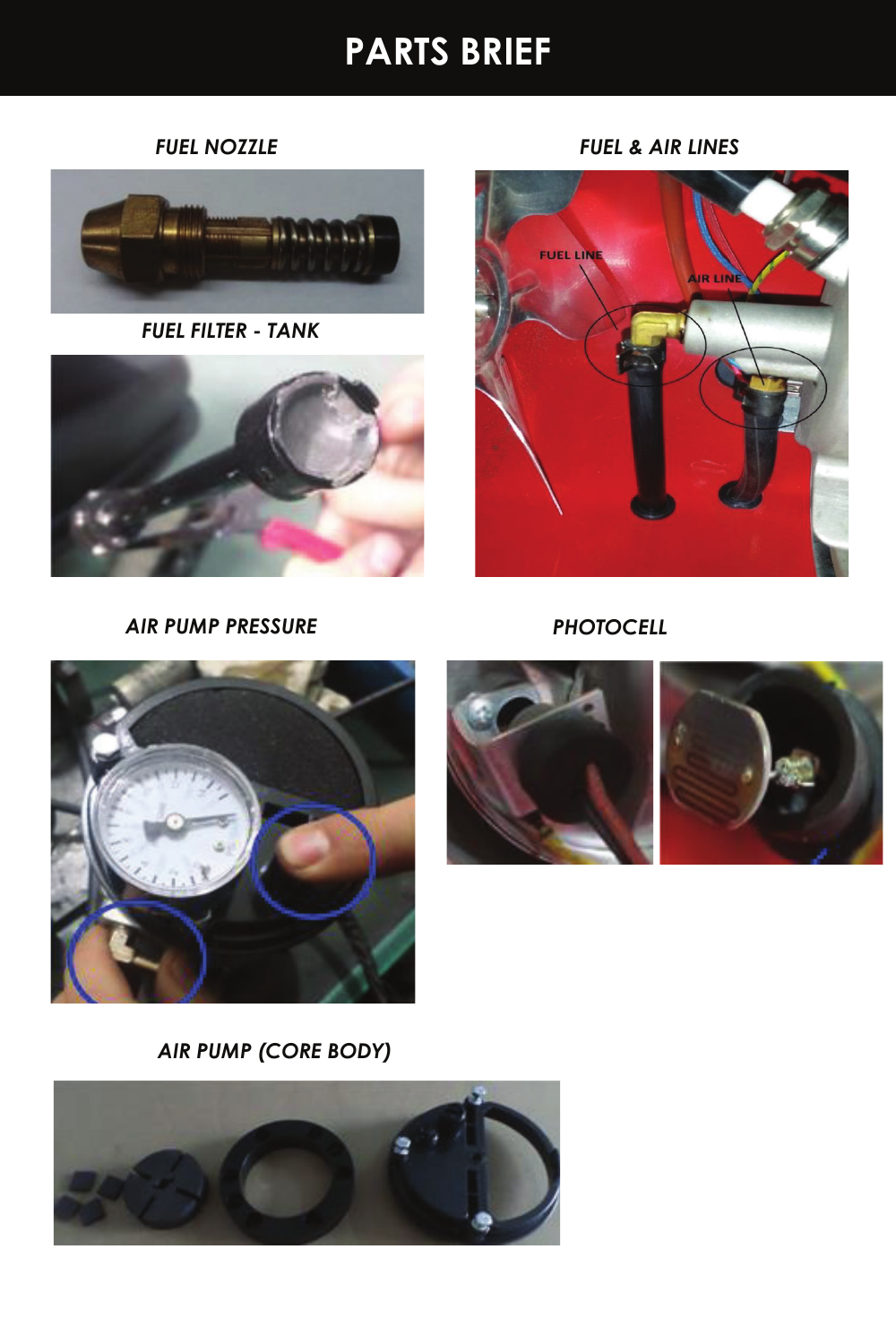### **LOGBOOK Model: \_\_\_\_\_\_\_\_\_\_\_\_\_\_\_\_\_\_\_\_\_\_ Serial Number: \_\_\_\_\_\_\_\_\_\_\_\_\_\_\_\_\_\_\_\_\_\_**

| <b>CHECK/REPLACE:</b> |                             |                   | <b>DATE:</b>        |
|-----------------------|-----------------------------|-------------------|---------------------|
|                       | <b>PART</b>                 | <b>CHECKEDY/N</b> | <b>REPLACED Y/N</b> |
|                       | <b>FUEL LINE</b>            |                   |                     |
|                       | <b>FUEL NOZZLE</b>          |                   |                     |
|                       | <b>FUEL FILTER - INTAKE</b> |                   |                     |
|                       | <b>FULE FILTER - TANK</b>   |                   |                     |
|                       | <b>FUEL TANK</b>            |                   |                     |
|                       | <b>AIR LINES</b>            |                   |                     |
|                       | AIR PUMP (CORE BODY)        |                   |                     |
|                       | AIR PUMP FILTERS            |                   |                     |
|                       | AIR PUMP PRESSURE           |                   |                     |
|                       | <b>PHOTOCELL</b>            |                   |                     |

**Circle:** Service Agent / Myself **Comments:** 

\_\_\_\_\_\_\_\_\_\_\_\_\_\_\_\_\_\_\_\_\_\_\_\_\_\_\_\_\_\_\_\_

\_\_\_\_\_\_\_\_\_\_\_\_\_\_\_\_\_\_\_\_\_\_\_\_\_\_\_\_\_\_\_\_

\_\_\_\_\_\_\_\_\_\_\_\_\_\_\_\_\_\_\_\_\_\_\_\_\_\_\_\_\_\_\_\_

**Service Agent Details:**

**Service Agent Signature:**

| <b>CHECK/REPLACE:</b> |                             |                   | <b>DATE:</b>        |
|-----------------------|-----------------------------|-------------------|---------------------|
|                       | <b>PART</b>                 | <b>CHECKEDY/N</b> | <b>REPLACED Y/N</b> |
|                       | <b>FUEL LINE</b>            |                   |                     |
|                       | <b>FUEL NOZZLE</b>          |                   |                     |
|                       | <b>FUEL FILTER - INTAKE</b> |                   |                     |
|                       | <b>FULE FILTER - TANK</b>   |                   |                     |
|                       | <b>FUEL TANK</b>            |                   |                     |
|                       | <b>AIR LINES</b>            |                   |                     |
|                       | AIR PUMP (CORE BODY)        |                   |                     |
|                       | AIR PUMP FILTERS            |                   |                     |
|                       | AIR PUMP PRESSURE           |                   |                     |
|                       | <b>PHOTOCELL</b>            |                   |                     |

**Circle:** Service Agent / Myself

\_\_\_\_\_\_\_\_\_\_\_\_\_\_\_\_\_\_\_\_\_\_\_\_\_\_\_\_\_\_\_\_

\_\_\_\_\_\_\_\_\_\_\_\_\_\_\_\_\_\_\_\_\_\_\_\_\_\_\_\_\_\_\_\_

\_\_\_\_\_\_\_\_\_\_\_\_\_\_\_\_\_\_\_\_\_\_\_\_\_\_\_\_\_\_\_\_

**Service Agent Details:**

**Service Agent Signature:**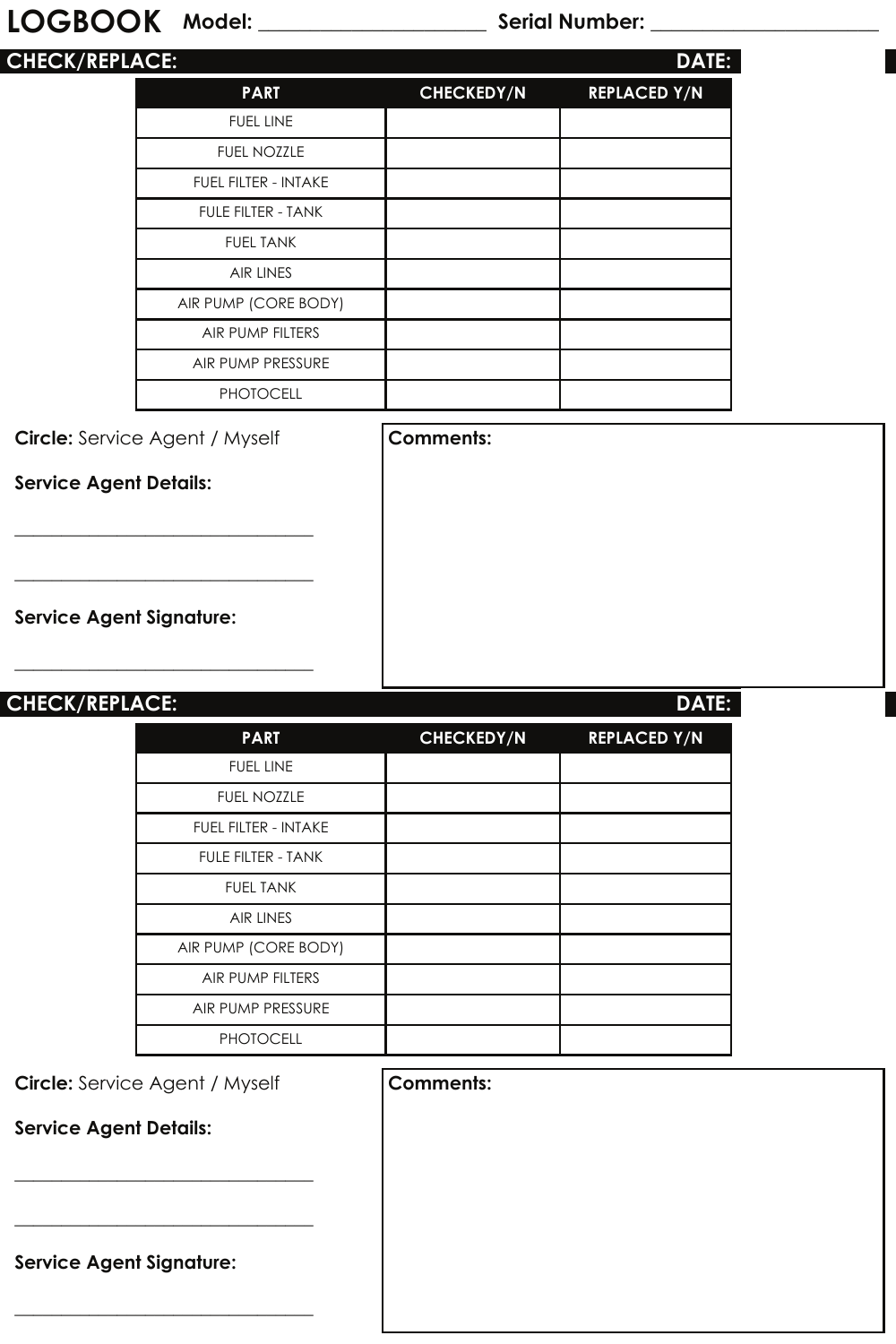#### **LOGBOOK Model: \_\_\_\_\_\_\_\_\_\_\_\_\_\_\_\_\_\_\_\_\_\_ Serial Number: \_\_\_\_\_\_\_\_\_\_\_\_\_\_\_\_\_\_\_\_\_\_**

| <b>CHECK/REPLACE:</b> |                             |                   | <b>DATE:</b>        |
|-----------------------|-----------------------------|-------------------|---------------------|
|                       | <b>PART</b>                 | <b>CHECKEDY/N</b> | <b>REPLACED Y/N</b> |
|                       | <b>FUEL LINE</b>            |                   |                     |
|                       | <b>FUEL NOZZLE</b>          |                   |                     |
|                       | <b>FUEL FILTER - INTAKE</b> |                   |                     |
|                       | <b>FULE FILTER - TANK</b>   |                   |                     |
|                       | <b>FUEL TANK</b>            |                   |                     |
|                       | <b>AIR LINES</b>            |                   |                     |
|                       | AIR PUMP (CORE BODY)        |                   |                     |
|                       | AIR PUMP FILTERS            |                   |                     |
|                       | AIR PUMP PRESSURE           |                   |                     |
|                       | <b>PHOTOCELL</b>            |                   |                     |

**Circle:** Service Agent / Myself **Comments:** 

 $\_$ 

 $\_$ 

 $\_$ 

**Service Agent Details:**

**Service Agent Signature:**

| <b>CHECK/REPLACE:</b> |                             |                   | <b>DATE:</b>        |
|-----------------------|-----------------------------|-------------------|---------------------|
|                       | <b>PART</b>                 | <b>CHECKEDY/N</b> | <b>REPLACED Y/N</b> |
|                       | <b>FUEL LINE</b>            |                   |                     |
|                       | <b>FUEL NOZZLE</b>          |                   |                     |
|                       | <b>FUEL FILTER - INTAKE</b> |                   |                     |
|                       | <b>FULE FILTER - TANK</b>   |                   |                     |
|                       | <b>FUEL TANK</b>            |                   |                     |
|                       | <b>AIR LINES</b>            |                   |                     |
|                       | AIR PUMP (CORE BODY)        |                   |                     |
|                       | AIR PUMP FILTERS            |                   |                     |
|                       | AIR PUMP PRESSURE           |                   |                     |
|                       | <b>PHOTOCELL</b>            |                   |                     |

**Circle:** Service Agent / Myself

\_\_\_\_\_\_\_\_\_\_\_\_\_\_\_\_\_\_\_\_\_\_\_\_\_\_\_\_\_\_\_\_

 $\_$ 

 $\_$ 

**Service Agent Details:**

**Service Agent Signature:**

| Comments: |  |  |
|-----------|--|--|
|           |  |  |
|           |  |  |
|           |  |  |
|           |  |  |
|           |  |  |
|           |  |  |
|           |  |  |